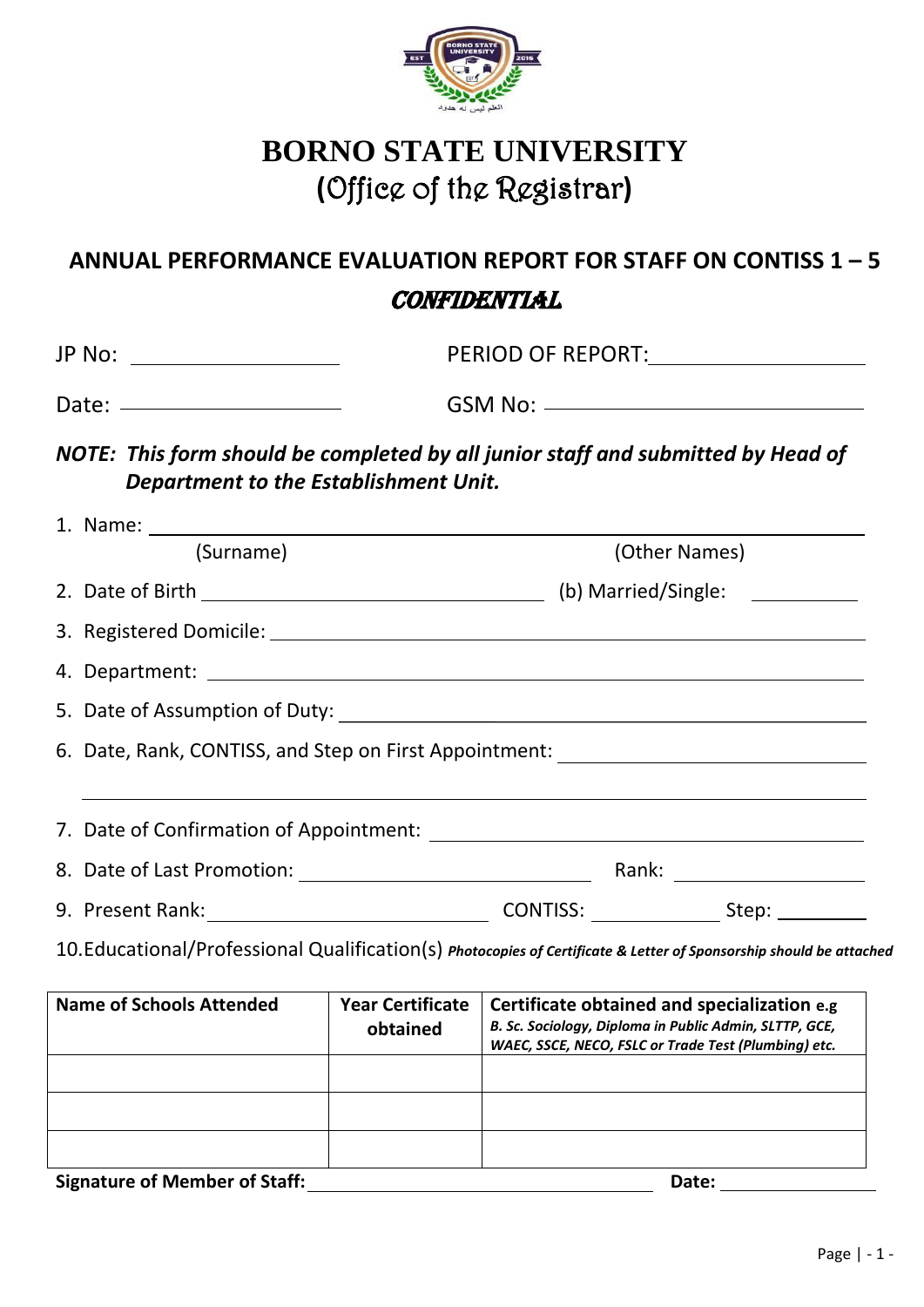## **11. TO BE COMPLETED BY THE SUPERVISING/REPORTING OFFICER**

In accessing the candidate, the Supervising/Reporting Officer is requested to score in the appropriate columns below.

|               |                                | 10 | 8 | 6 | 4 | $\overline{2}$ |
|---------------|--------------------------------|----|---|---|---|----------------|
| i)            | <b>Quality of Work</b>         |    |   |   |   |                |
| ii)           | Ability to Learn               |    |   |   |   |                |
| iii)          | Knowledge of Work              |    |   |   |   |                |
| iv)           | Initiative                     |    |   |   |   |                |
| V)            | <b>Leadership Qualities</b>    |    |   |   |   |                |
| vi)           | Dependability                  |    |   |   |   |                |
| vii)          | Attitude to Work               |    |   |   |   |                |
| viii)         | Relationship with Staff/Public |    |   |   |   |                |
| ix)           | Punctuality                    |    |   |   |   |                |
| $\mathsf{x})$ | Integrity                      |    |   |   |   |                |
| Total         |                                |    |   |   |   |                |

| <b>KEY: Outstanding</b> | 10 Marks |
|-------------------------|----------|
| Very Good               | 8 Marks  |
| Good                    | 6 Marks  |
| Satisfactory            | 4 Marks  |
| Poor                    | 2 Marks  |

The summary of my assessment is that he/she is recommended for.

- a) Promotion:
- b) Qualified for Confirmation of Appointment to retiring age of 65 years.
- c) Commendation for Hard Work.
- d) No Change in Status.
- e) Disciplinary action to be taken against him/her for the following reasons: